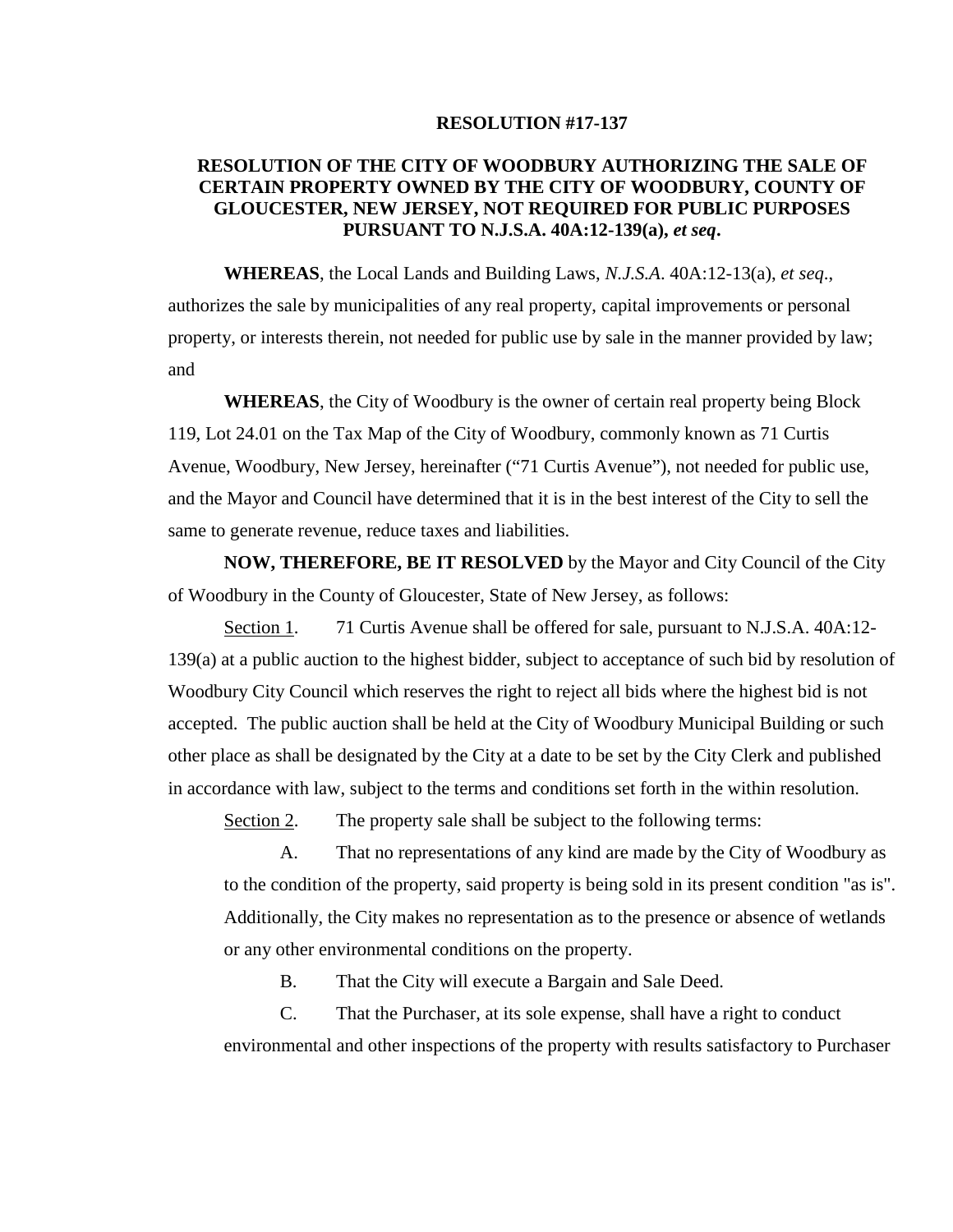and its lender but must complete such inspections within thirty (30) days of bid acceptance.

D. That the Purchaser shall obtain a survey and meets and bounds description of the entire tract, which said survey and description will be at Purchaser's sole expense, in form and substance satisfactory to the City and the Purchaser; and said survey and meets and bounds description shall be certified to the City.

E. Purchaser's receipt of a title commitment, which said title commitment will be at Purchaser's sole expense, with respect to the property, to be obtained, stating that Seller has good, indefeasible and marketable fee simple title to the property, free and clear of all liens and encumbrances except such matters as may be acceptable to Purchaser or as otherwise provided for herein or public or private utility easements or rights-of-way.

F. It is understood that the Acquisition is subject to applicable New Jersey law concerning disposition of municipal real estate.

Section 3. This sale is made subject to such state of facts as an accurate survey may disclose, existing tenancies, rights of persons in possession, easements, conditions, covenants and restrictions and any other encumbrances of title.

Section 4. The sale is made subject to all applicable laws and ordinances of the State of New Jersey and the City of Woodbury.

Section 5. Should the title to the property prove to be unmarketable for any reason, the liability of the City shall be limited to the repayment to the Purchaser of the deposit and any portion of the purchase price paid and shall not extend to any further costs, expenses, damages or claims. Notice of any alleged defect in title or claim must be served on the City Clerk, by the Purchaser, in writing no later than thirty (30) days after the sale is approved by the Mayor and Council, failure upon the part of the Purchaser to give written notice within said time shall be deemed conclusive proof that the Purchaser accepts the title in its present condition.

Section 6. The successful bidder agrees to the following conditions:

- A. To deposit cash, check or money order in an amount not less than 10% of the bid price at the time that the bid is submitted.
- B. To pay by the time of closing: a. The balance of the purchase price.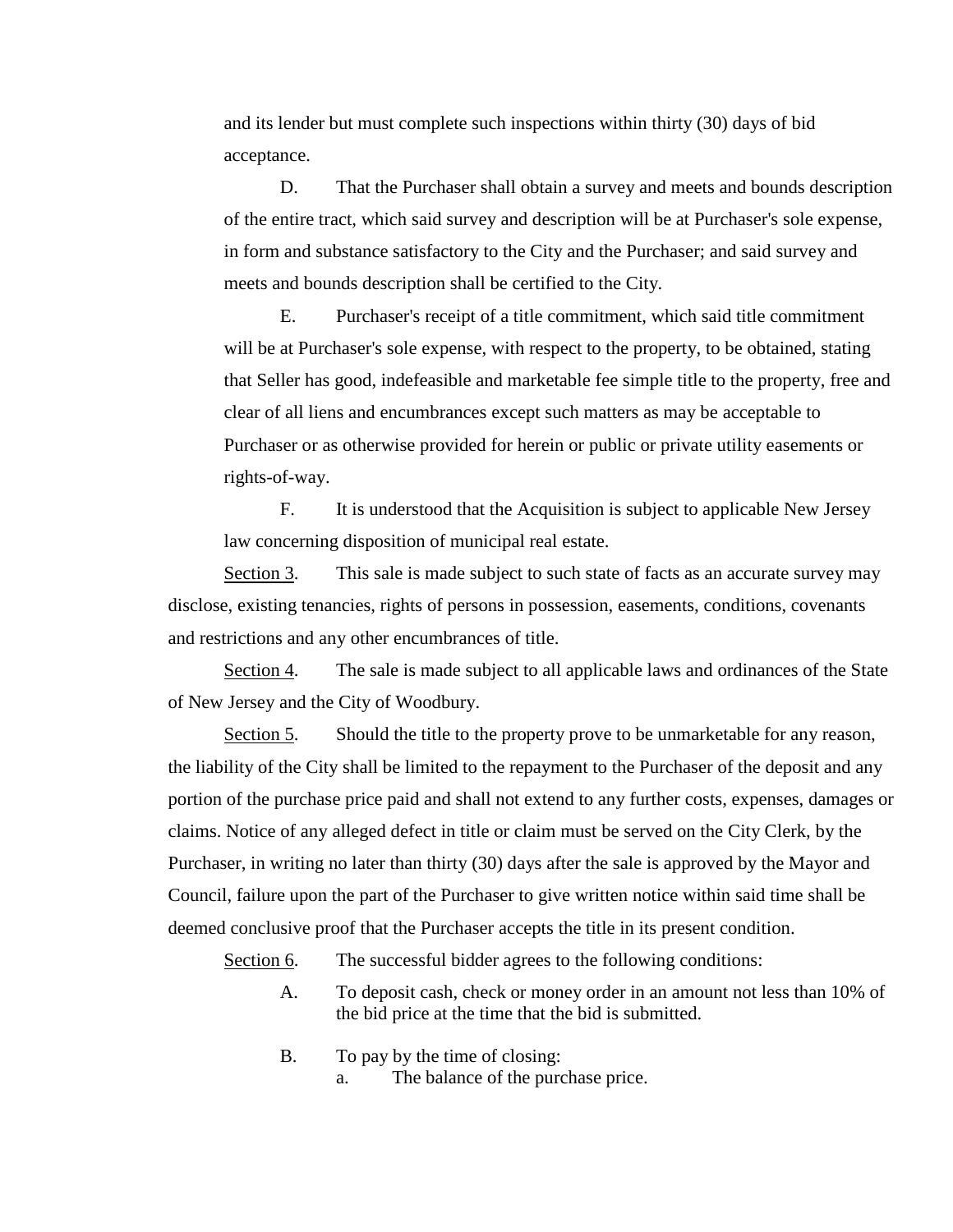b. The cost of preparation of all legal documents including any special property description.

c. The prorated real estate taxes, water and sewer charges and/or any and all other municipal or governmental assessments for the balance of the current year as of the date of closing.

- C. To abide by appropriate zoning, subdivision, health and building regulations and codes and stipulations that this sale will not be used as grounds to support any variance from these regulations.
- D. That in the event Purchaser fails to close title, Purchaser shall forfeit to the City of Woodbury any and all money deposited with the City.
- E. That the description of the property is intended as a general guide only and may not be accurate. No representations of any kind are made by the City of Woodbury as to the conditions of the property; the premises are being sold in their present conditions "as is".
- F. The properties will be conveyed by a Bargain and Sale Deed and such conveyance shall be subject to all covenants, restrictions, reservations and easements established of record or by prescription and without representations as to character of title of the property to be conveyed.
- G. All sales are subject to the Local Lands and Buildings Law, N.J.S.A. 40A:12-1, *et seq.* and all rights reserved to the City by such law.
- H. That the purchase price shall not be used before any County Board of Taxation, Tax Court of New Jersey, or in any court of this State as grounds to support a challenge of the existing assessments with regard to other properties.
- I. That the title shall close within 60 days of the City's acceptance of a bid, and that date shall be considered time of the essence. The City reserves the right to require that two or more pieces of contiguous property under the same ownership, be merged and treated as one piece of property.
- J. Acceptance by City Council of the highest bid shall constitute a binding agreement of sale, and the purchaser shall be deemed to agree to comply with the terms and conditions of the sale herein contained.
- K. Bidder shall not be permitted to withdraw Bidder's Bid without approval of City Council.
- L. The successful bidder shall be required to pay, at the time of closing of title, the cost of legal advertising of the sale of this property which is the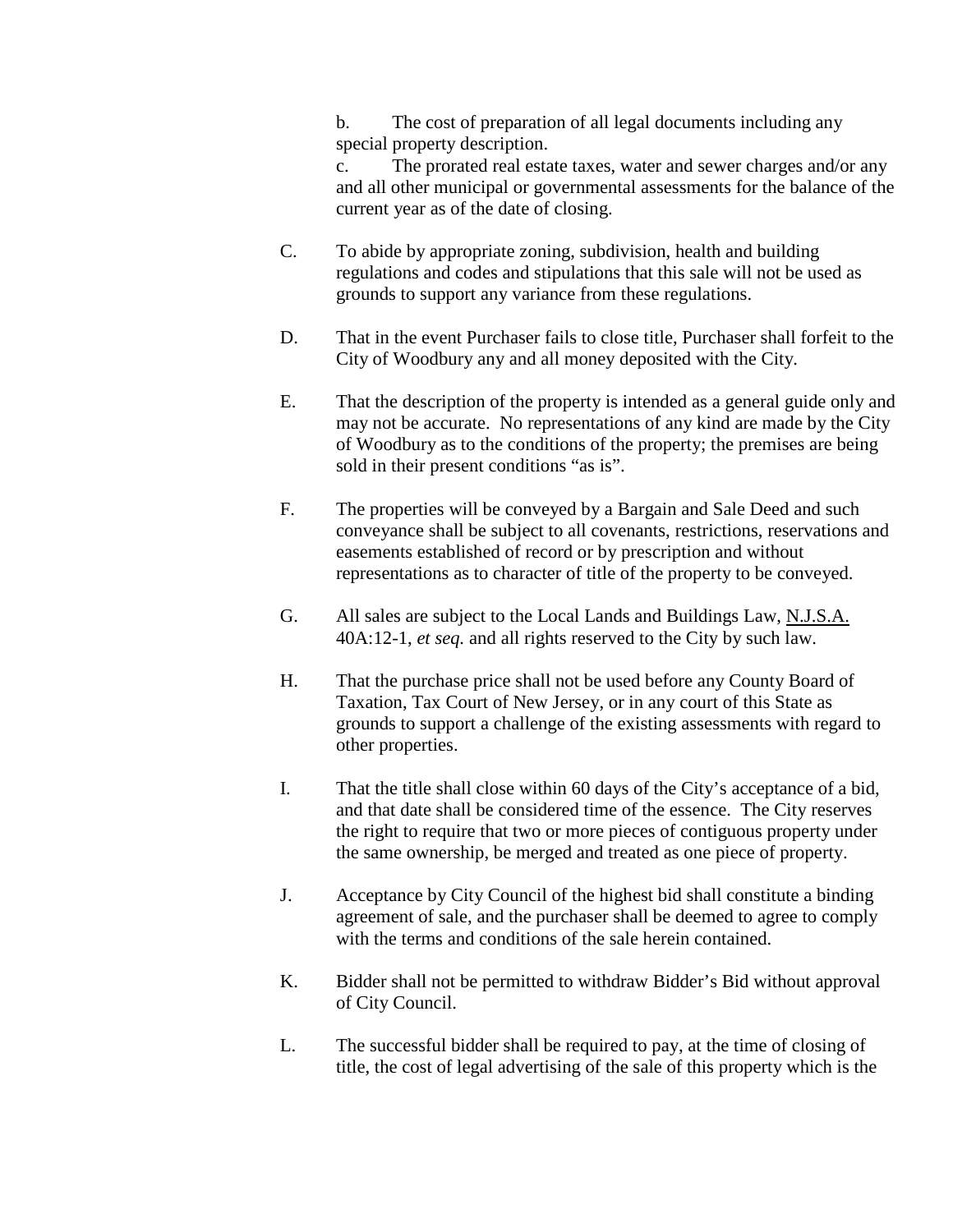subject of this auction plus their proportionate cost of the transcript, if applicable.

- M. The successful bidder shall bear the cost of the recording of deeds and agree that deeds shall be recorded on behalf of the purchaser by the title company handling the closing or the Law Department of the City of Woodbury. The successful bidder, prior to closing of title, will not be permitted to assign his or her bid nor any right, title or interest in the property on which the bid was made without the prior approval of City Council which may be withheld at the City's sole discretion.
- N. This sale is also subject to the further condition that if the State of New Jersey or any upland owner has any rights or claims to the land being sold herein by reason of a riparian interest or otherwise, any charges which are levied or are to be so levied by the State of New Jersey or upland owner for said riparian interest or otherwise are to be borne by the purchaser, in addition to the sale price bid for said property.
- O. All prospective purchasers are put on notice that no employee, agent or officer of the City of Woodbury has authority to waive, modify or amend any of the conditions of sale.
- P. If the successful bidder was the sole or part owner of the property to be sold at the time the City acquired title by tax foreclosure, said bidder may not reacquire the property directly or indirectly without complying with the following conditions: Payment to the City at closing of title the difference, if any, between the total amount of taxes, plus interest and penalties, attorney's fees and costs, due at the time of the judgment of foreclosure was entered and the amount of the successful bid.
- Q. It is conclusively presumed that a bidder prior to making his or her bid has done the following: (a) checked the exact location, including the correct street address and lot size of the property on the Official Tax Maps which are available at the Assessor's Office; (b) checked the zoning restrictions to ascertain the legal use of property (this information can be obtained from the City Zoning Office); and (c) made a personal inspection of the property prior to bidding on a piece of property. Responsibility for failure to comply with the abovementioned conditions and guidelines will be fully assumed by the purchaser.
- R. A failure by the purchaser to fully comply with the terms, conditions, requirements and regulations of sale as herein contained shall be considered, at the option of the City of Woodbury, as a material breach of the conditions of sale whereupon the City of Woodbury may declare said contract or purchase terminated and at an end. All monies paid on behalf of the purchase price, by way of deposit or otherwise, may be retained by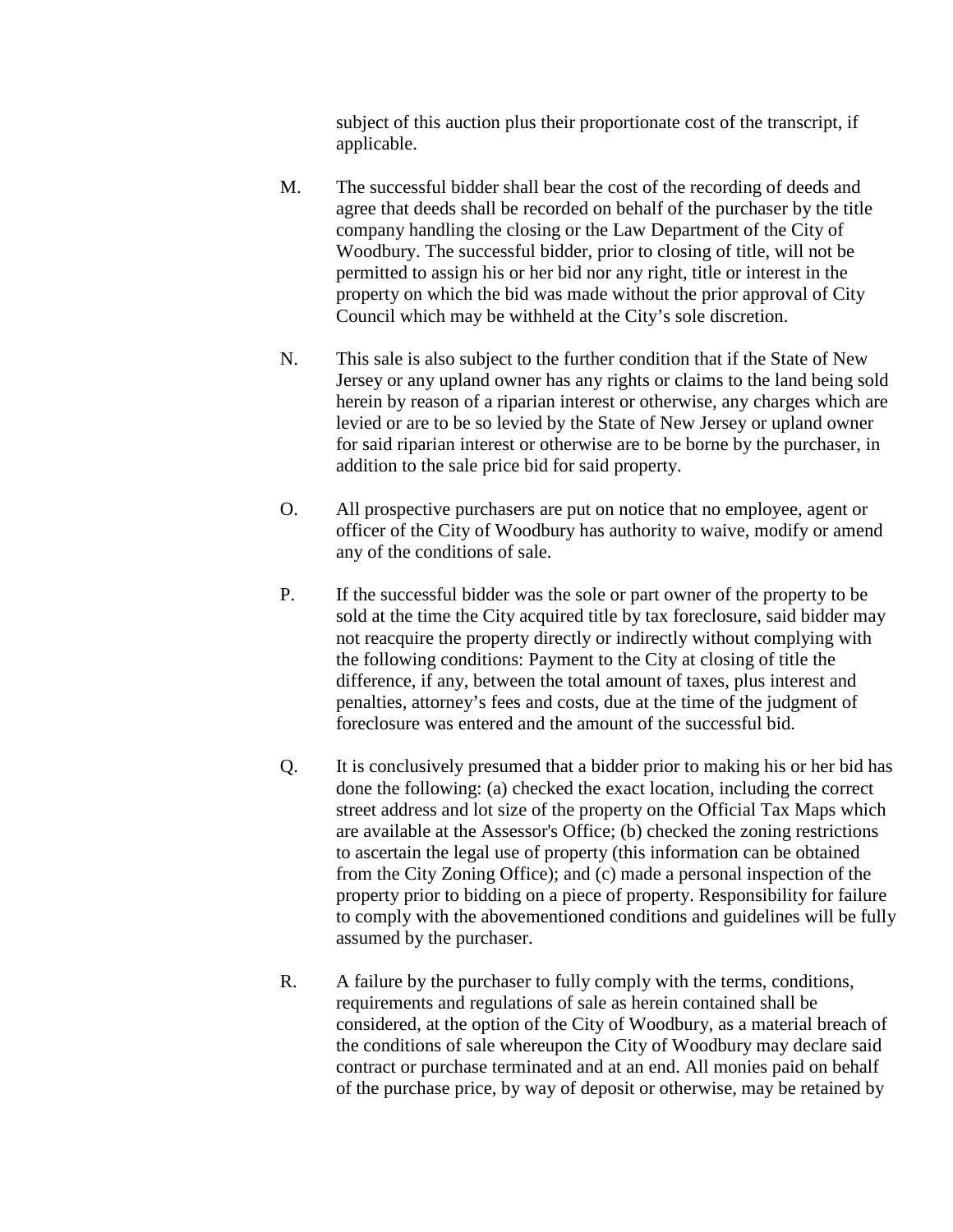the City as its liquidated damages and it may thereafter resell said property and/or pursue such other and further legal and/or equitable remedies as it may have and the defaulting purchaser shall continue to remain liable for all damages and losses sustained by the City of Woodbury by reason of any such default.

Section 7. The City reserves the right to withdraw the offer of sale and reject all bids if the highest bid is not accepted.

Section 8. All sales are subject to final approval by the Mayor and the City Council. Parties interested in submitting bids and who require additional information should contact:

> Daneen Fuss, City Clerk City of Woodbury 33 Delaware Street Woodbury, New Jersey 08096

Section 9. If any section or provision of this Resolution shall be held invalid in any Court of competent jurisdiction, the same shall not affect the other sections or provisions of this Resolution, except so far as the section or provision so declared invalid shall be inseparable from the remainder or any portion thereof.

Section 10. The Mayor, City Administrator, and City Clerk are hereby authorized to execute all documents necessary for the conduct of this auction and for the conveyance of the properties listed herein, including but not limited to executing all contracts, Deeds and other conveyance documents.

Section 11. This Resolution shall take effect immediately after final passage and publication in the manner provided by law.

**ADOPTED** at a regular meeting of the Mayor and City Council of the City of Woodbury on September 12, 2017.

## **CITY OF WOODBURY**

By: \_\_\_\_\_\_\_\_\_\_\_\_\_\_\_\_\_\_\_\_\_\_\_\_\_\_\_\_\_\_\_\_\_\_\_

TRACEY PARKER, President of Council

Attest:

\_\_\_\_\_\_\_\_\_\_\_\_\_\_\_\_\_\_\_\_\_\_\_\_ DANEEN D. FUSS, City Clerk